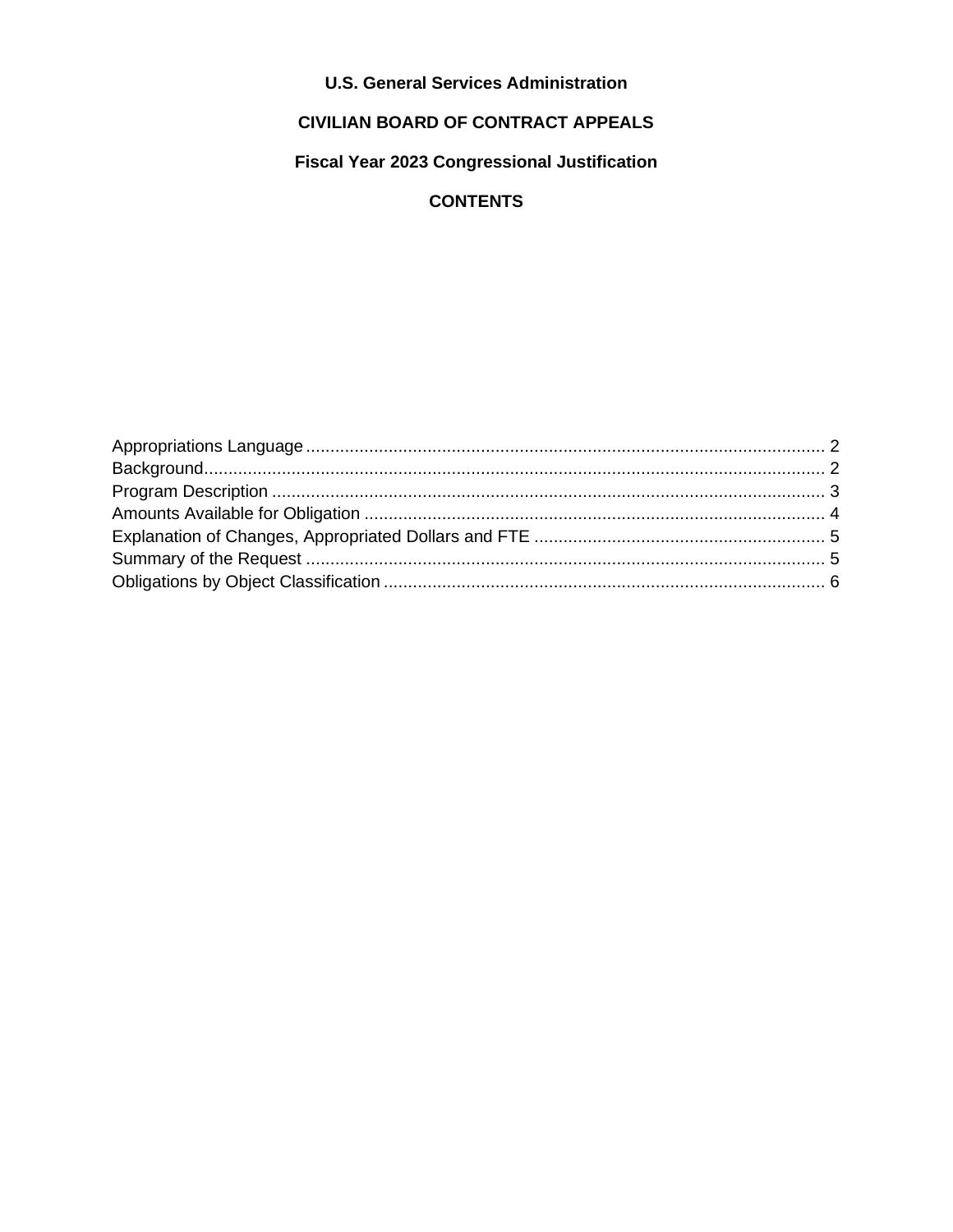### <span id="page-1-0"></span>**Appropriations Language**

*For expenses authorized by law, not otherwise provided for, for the activities associated with the Civilian Board of Contract Appeals, \$10,352,000, of which \$2,000,000 shall remain available until expended.*

#### <span id="page-1-1"></span>**Background**

In fiscal year (FY) 2023, the Civilian Board of Contract Appeals (CBCA), an independent tribunal housed within the General Services Administration (GSA), continues to have a separate appropriation from GSA's Operating Expenses appropriation. This separate appropriation reflects the independent nature of the CBCA and increases transparency to Congress and stakeholders by providing additional detail about the CBCA appropriation.

Because of the continuing effects of the COVID-19 pandemic, the CBCA is following the guidance of GSA in delaying resumption of on-site operations until the beginning of the third quarter of FY 2022. Therefore, the CBCA expects that FY 2023 will be the first fiscal year in which its expenditures will fully reflect normal operations. The requested appropriation for FY 2023 of \$10,352 thousand includes anticipated increases in the CBCA's expenses for salaries, benefits, awards, rent, security services, GSA's Working Capital Fund, and other program costs. In recent years, the Board had been able to meet its budget only due to the retirement of judges and support staff and reduction of services, such as the elimination of security guards during the pandemic while its offices were closed. The CBCA now anticipates hiring several judges and support personnel, however, to account for recent attrition and an increased workload. In addition, the CBCA must continue to address equipment maintenance requirements that had been deferred due to several years of reduced and stagnant funding. Finally, as the Board returns to in-person hearings, both in Washington, DC, and around the country, the CBCA expects to see a significant increase in the costs of travel and court reporting. We also have experienced and expect to continue to experience an increased workload resulting from the amendment to the Robert T. Stafford Disaster Relief and Emergency Assistance Act (Stafford Act). That amendment gave the CBCA additional responsibility to arbitrate certain Federal Emergency Management Agency (FEMA) disputes without reimbursement or additional funding. Since 2019, the CBCA has arbitrated a significant number of disputes under this new jurisdiction.

The CBCA requests that a portion of the appropriation (\$2,000 thousand) be available until expended to allow for the flexibility to carry forward resources to continue creation of its new, modernized case filing and tracking system that will better serve the needs of the Board and the parties who appear before it.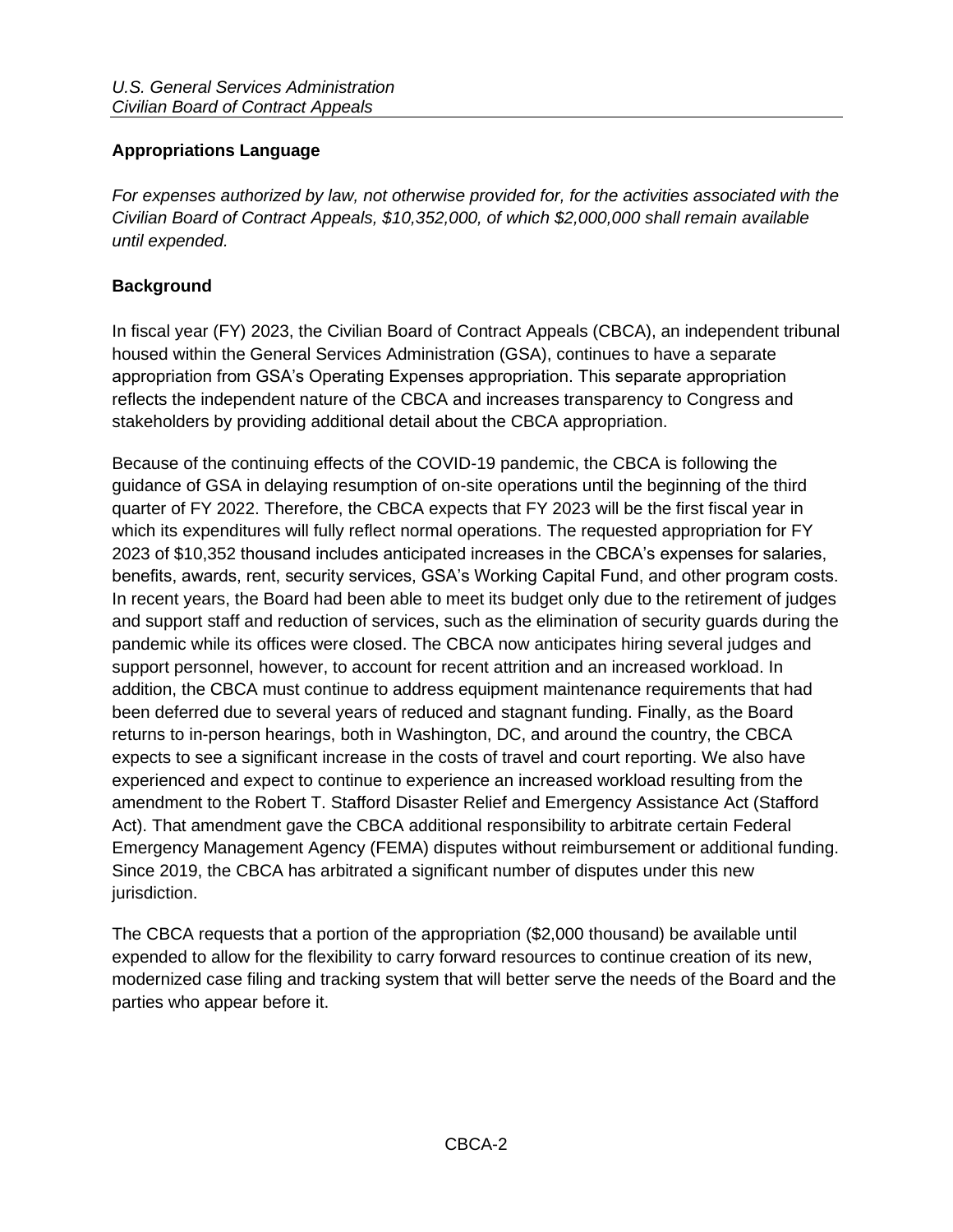#### <span id="page-2-0"></span>**Program Description**

The CBCA provides the prompt, efficient, and inexpensive resolution of various disputes involving Federal executive branch agencies. The CBCA adjudicates contract disputes under the Contract Disputes Act (CDA) between Government contractors and all civilian executive agencies other than the National Aeronautics and Space Administration (NASA), the United States Postal Service (USPS), the Postal Regulatory Commission (PRC), and the Tennessee Valley Authority (TVA). Resolving CDA disputes can be accomplished by holding a hearing, deciding on the record, or achieving settlement through alternative dispute resolution (ADR). To accomplish this, the CBCA judges will hold a hearing or engage in ADR in the CBCA's offices or they will travel, at the CBCA's expense, to a mutually agreed upon location.

The CBCA also hears and decides other types of cases, including cases arising under the Indian Self-Determination Act; disputes between insurance companies and the Department of Agriculture's Risk Management Agency involving actions of the Federal Crop Insurance Corporation; claims by Federal civilian employees from all executive branch agencies (including Department of Defense agencies) for reimbursement of expenses incurred while on official temporary duty travel or in connection with relocation to a new duty station; claims by carriers or freight forwarders involving actions of GSA regarding payment for transportation services; and applications by prevailing private parties for recovery of litigation costs under the Equal Access to Justice Act.

In 2018, Congress amended the Stafford Act, 42 U.S.C. 5189a(d), to authorize (without additional funding) the Board to arbitrate disputes between applicants and FEMA as to eligibility for public assistance (or repayment of past public assistance) for disasters after January 1, 2016, when the disputed amount exceeds \$500 thousand or, for an applicant in a rural area, is at least \$100 thousand. As a result, the CBCA continues to arbitrate disputes under this statute. The CBCA travels for these cases at its own expense.

Finally, the CBCA provides ADR services to executive agencies on matters not covered by the CDA. The CBCA provides ADR services on a reimbursable basis to the Department of Energy National Laboratories, the Federal Aviation Administration, the Smithsonian Institution, and FEMA for Hurricanes Katrina and Rita.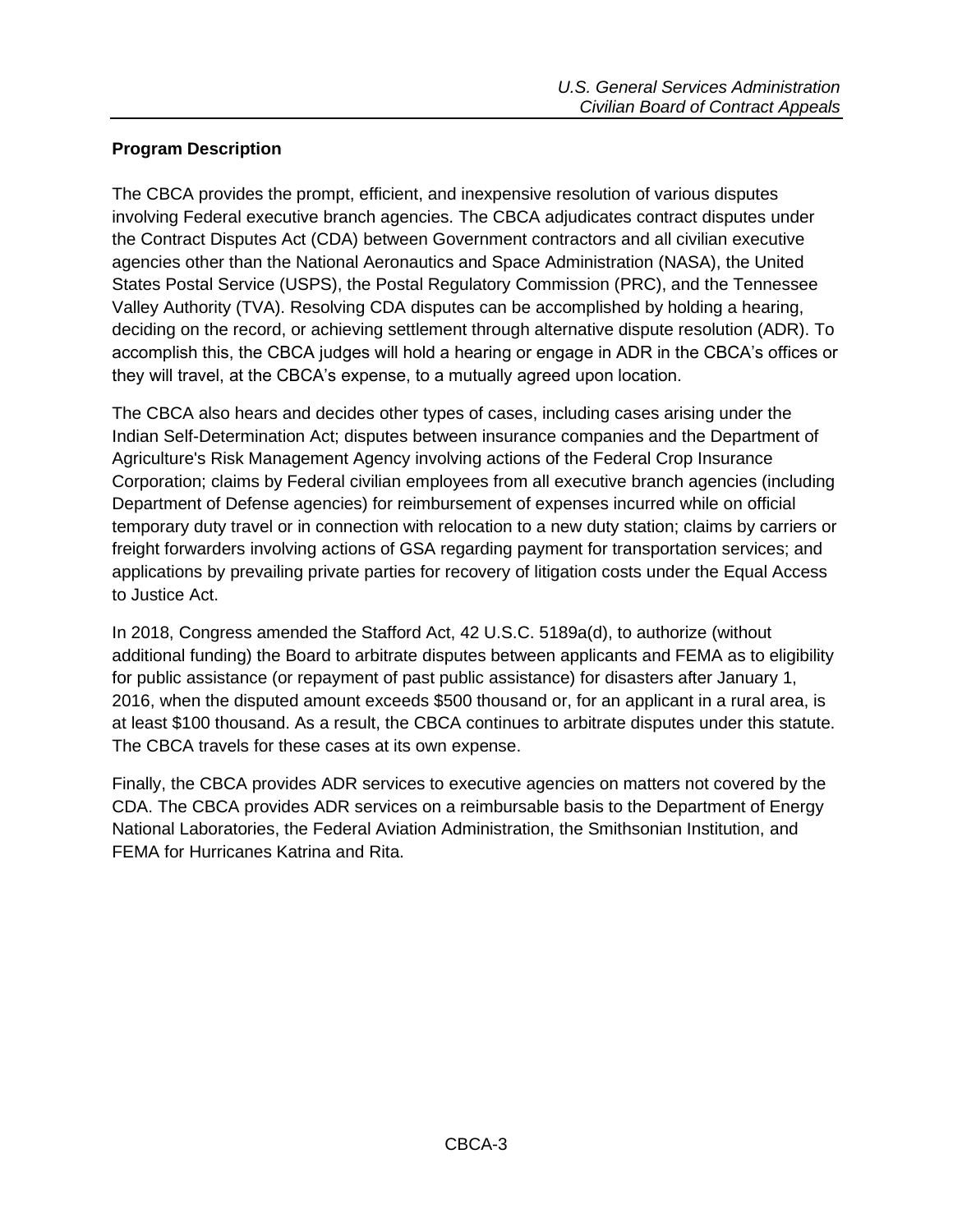## <span id="page-3-0"></span>**Amounts Available for Obligation**

(Dollars in Thousands)

|                                           |    | FY 2021<br>Actual |    | FY 2022<br>Annualized<br>C.R. | FY 2023<br>Request |          |  |
|-------------------------------------------|----|-------------------|----|-------------------------------|--------------------|----------|--|
| Discretionary authority:                  |    |                   |    |                               |                    |          |  |
| <b>Annual appropriation</b>               | \$ | 9,301             | \$ | 9,301                         |                    | \$10,352 |  |
| Reimbursable authority:                   |    |                   |    |                               |                    |          |  |
| New authority                             | \$ |                   | \$ | 50                            | \$                 | 50       |  |
| Change in uncollected payments            | \$ |                   |    |                               |                    |          |  |
| Subtotal, reimbursable authority          | \$ |                   | \$ | 50                            | \$                 | 50       |  |
| Appropriation's authority, expiring       | \$ | (84)              | \$ |                               | \$                 |          |  |
| Unobligated balance, end of year          | \$ | (248)             | \$ |                               | \$                 |          |  |
| Total, obligations                        | \$ | 8,969             | \$ | 9,351                         |                    | \$10,402 |  |
| <b>Obligations, appropriated (annual)</b> | S  | 8,969             | \$ | 9,301                         |                    | \$10,352 |  |
| Obligations, reimbursable                 | \$ |                   | \$ | 50                            | \$                 | 50       |  |
| <b>Net Outlays</b>                        | \$ | 9,064             | \$ | 9,208                         |                    | \$10,249 |  |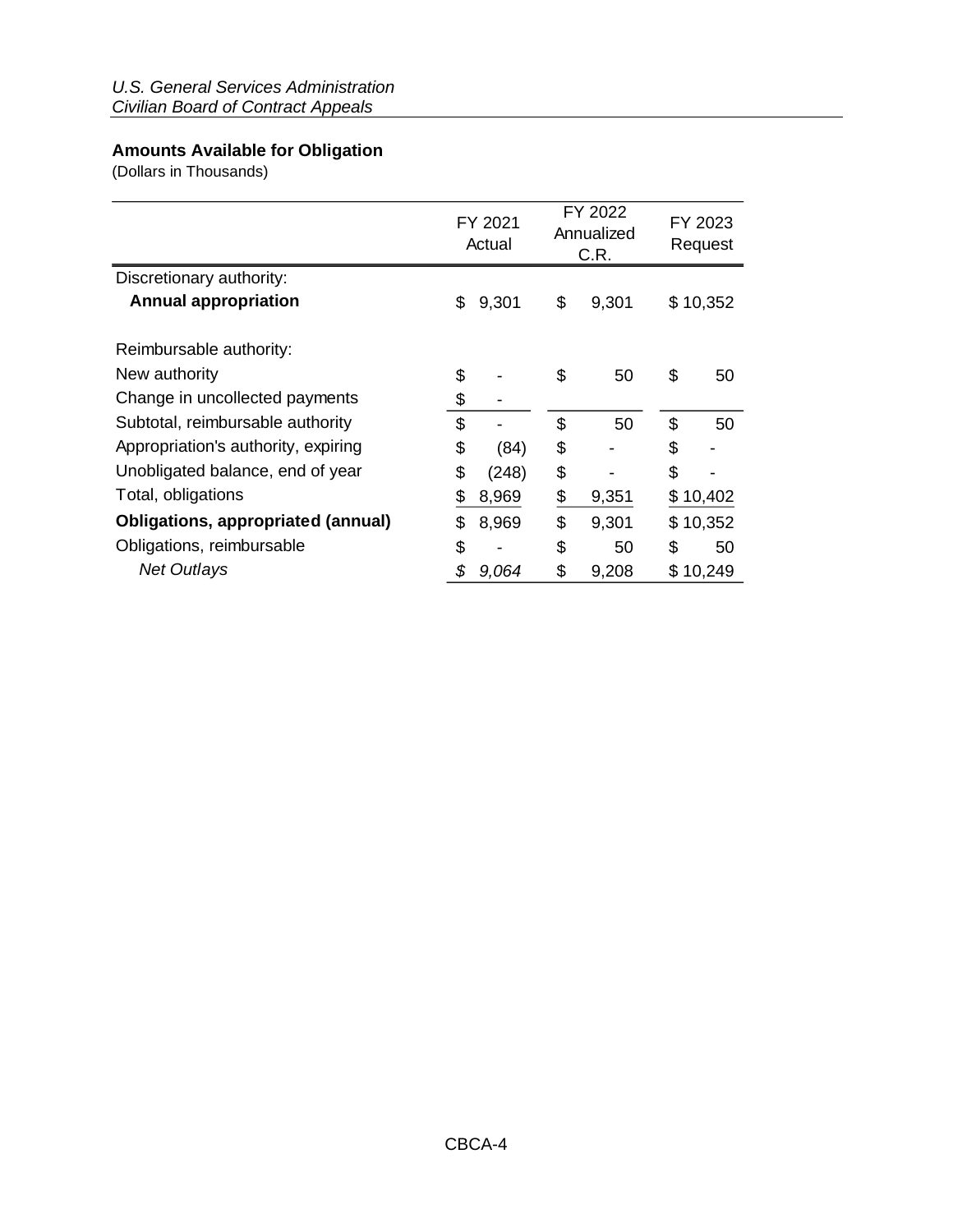#### <span id="page-4-0"></span>**Explanation of Changes, Appropriated Dollars and FTE**

(Dollars in Thousands)

|                                            | <b>FTE</b> | FY 2021<br><b>FTE</b><br>Actual |       | FY 2022<br>Annualized<br>C.R. |    | <b>FTE</b> | FY 2023<br>Request |    |        |
|--------------------------------------------|------------|---------------------------------|-------|-------------------------------|----|------------|--------------------|----|--------|
|                                            | 29         | \$                              | 9,301 | 41                            | \$ | 9,301      | 41                 | \$ | 10,352 |
| <b>Program Increases:</b>                  |            |                                 |       |                               |    |            |                    |    |        |
| <b>Personnel Compensation and Benefits</b> |            |                                 |       |                               |    |            |                    | \$ | 574    |
| <b>Travel and Transportation</b>           |            |                                 |       |                               |    |            |                    | \$ | 43     |
| Rent                                       |            |                                 |       |                               |    |            |                    | \$ | 110    |
| Communications and utilities               |            |                                 |       |                               |    |            |                    | \$ | (5)    |
| Advisory and assistance services           |            |                                 |       |                               |    |            |                    | \$ | (20)   |
| <b>Contractual Services</b>                |            |                                 |       |                               |    |            |                    | \$ | 199    |
| Operation and maintenance of facilities    |            |                                 |       |                               |    |            |                    | \$ | 15     |
| Operation and maintenance of equipment     |            |                                 |       |                               |    |            |                    | \$ | 15     |
| Supplies, Materials, and Equipment         |            |                                 |       |                               |    |            |                    | \$ | 120    |
| Subtotal, Program Increases                |            |                                 |       |                               |    |            |                    | \$ | 1,051  |
| <b>Program Decreases:</b>                  |            |                                 |       |                               |    |            |                    |    |        |
| Subtotal, Program Decreases                |            |                                 |       |                               |    |            |                    |    |        |
| <b>Total Adjustments</b>                   |            |                                 |       |                               |    |            |                    | \$ | 1,051  |

#### <span id="page-4-1"></span>**Summary of the Request**

The FY 2023 budget provides \$10,352 thousand, of which \$2,000 thousand shall remain until expended, and 41 full time equivalent (FTE) for the CBCA. The budget also includes \$50 thousand in authority for reimbursable ADR services, in accordance with 5 U.S.C. § 573.